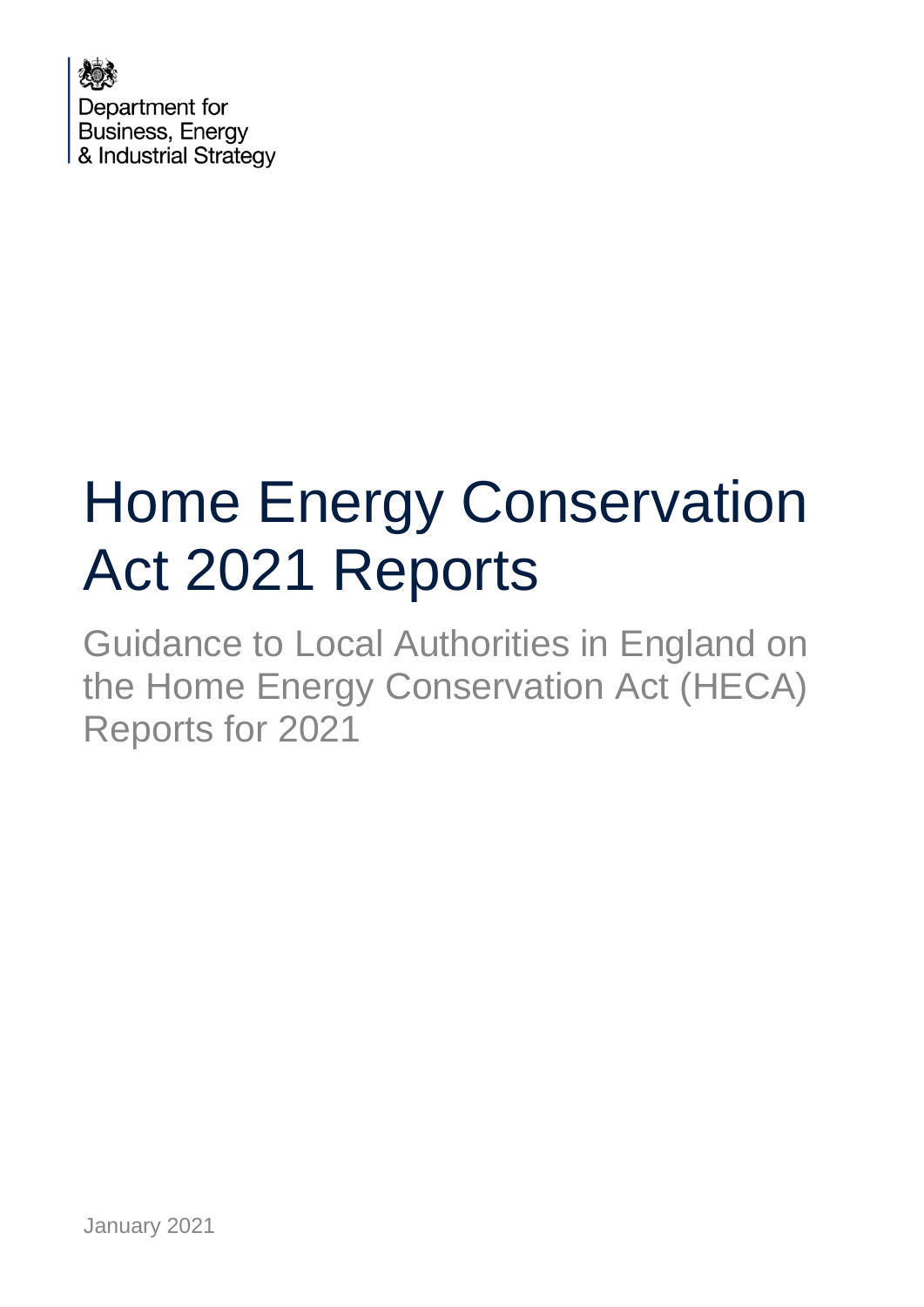

© Crown copyright 2021

This publication is licensed under the terms of the Open Government Licence v3.0 except where otherwise stated. To view this licence, visit [nationalarchives.gov.uk/doc/open-government-licence/version/3](http://nationalarchives.gov.uk/doc/open-government-licence/version/3/) or write to the Information Policy Team, The National Archives, Kew, London TW9 4DU, or email: [psi@nationalarchives.gsi.gov.uk.](mailto:psi@nationalarchives.gsi.gov.uk)

Where we have identified any third-party copyright information you will need to obtain permission from the copyright holders concerned.

Any enquiries regarding this publication should be sent to us at: [HECAReport@beis.gov.uk](mailto:HECAReport@beis.gov.uk)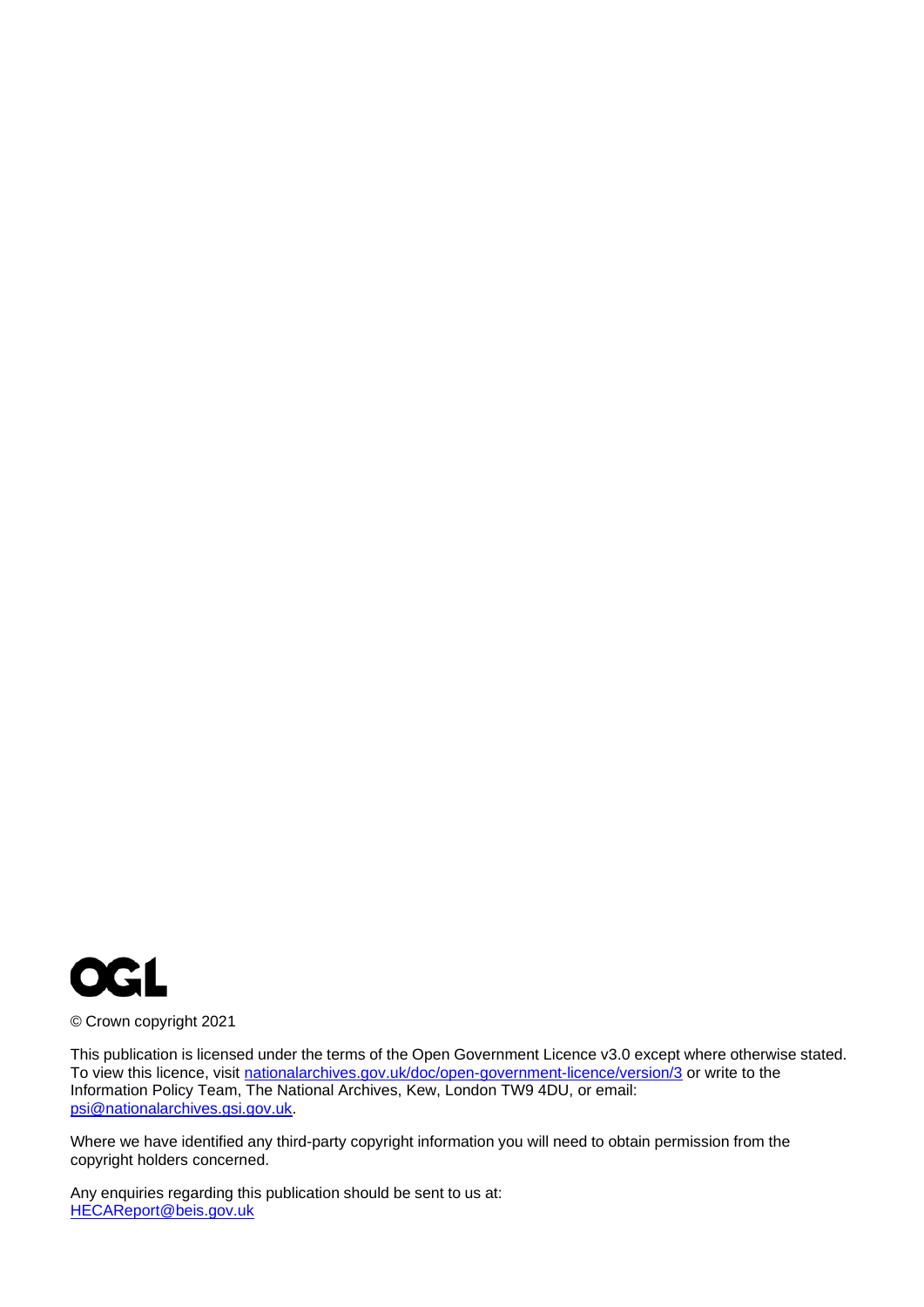### **Contents**

| Communication 5                                                                    |  |
|------------------------------------------------------------------------------------|--|
|                                                                                    |  |
| Social Housing 5                                                                   |  |
| Private Rental Sector (PRS) Minimum Energy Efficiency Standards__________________5 |  |
| Financial Support for Energy Efficiency Manual Accords 25 5                        |  |
|                                                                                    |  |
|                                                                                    |  |
| The Energy Company Obligation (ECO) Manual Company 5                               |  |
| Smart Metering 5                                                                   |  |
|                                                                                    |  |
|                                                                                    |  |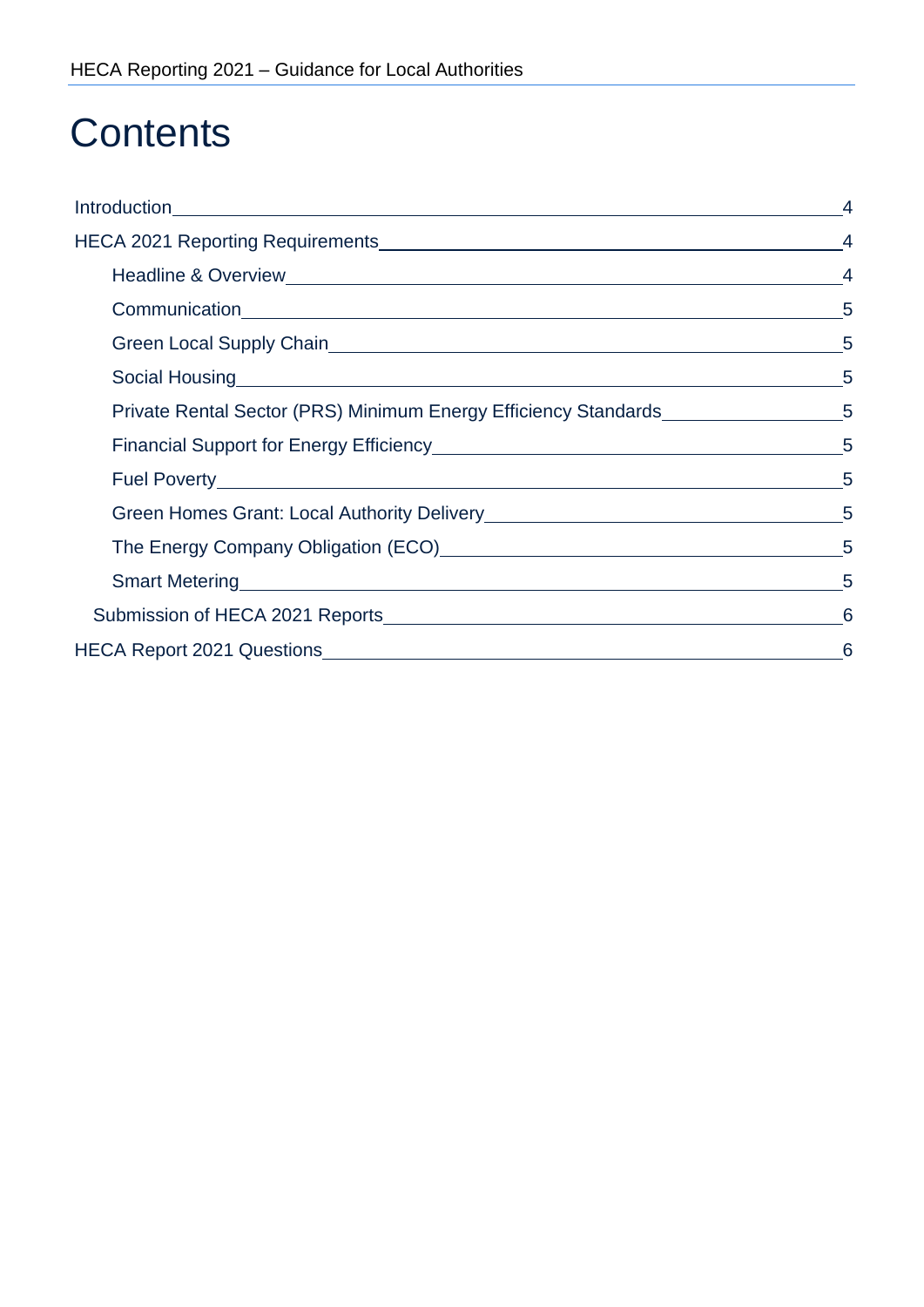### <span id="page-3-0"></span>Introduction

The Home Energy Conservation Act 1995 (HECA) requires all local authorities (LAs) in England to submit reports to the Secretary of State demonstrating what energy conservation measures they have adopted to improve the energy efficiency of residential accommodation within that LA's area. This covers measures to improve properties in the owner-occupier, private rented sector, and social rented sector. The Department for Business, Energy and Industrial Strategy (BEIS) uses data submitted through these returns to inform policy thinking on energy efficiency, and to build an ongoing picture of local and national energy efficiency policy delivery.

This guidance document is issued by BEIS in accordance with the Secretary of State's powers under section 4 of the Act. It is to alert LAs of updates to the HECA reporting framework in advance of 31 May 2021 when the next reports are due, and to provide guidance on completing returns. The refreshed online reporting system used in 2019 successfully boosted the number of responses from 151 (2017) to 219 (2019). After a review of the 2019 process, it has been decided that the reports will continue to be submitted online and will continue to be centred around a series of questions and direct information points. The reports will now be submitted through Microsoft Forms. Details on how to request access to Microsoft Forms is in the 'Submission of HECA 2021 Report' section of this guidance.

Following the principles of open data, the department may publish anonymous information in an [open data f](https://data.gov.uk/about)ormat to allow wider access and interpretation of the data by relevant key stakeholders, while ensuring that such publication complies with the terms of UK General Data Protection Regulations<sup>1</sup>. BEIS will consider the value of publishing a summary report of the responses submitted by Local Authorities that highlights key themes and any evidence of common best practices displayed by respondents.

### <span id="page-3-1"></span>HECA 2021 Reporting Requirements

The reporting template is divided into sections of structured questions to capture information on a range of key themes:

#### <span id="page-3-2"></span>Headline & Overview

The main strategies LAs have to promote carbon reduction and energy efficiency, the stakeholders they work with and the impact these strategies have.

<sup>1</sup> http[s://ww](http://www.legislation.gov.uk/ukpga/2018/12/contents/enacted)w[.legislation.gov.uk/ukpga/2018/12/contents/enacted](http://www.legislation.gov.uk/ukpga/2018/12/contents/enacted)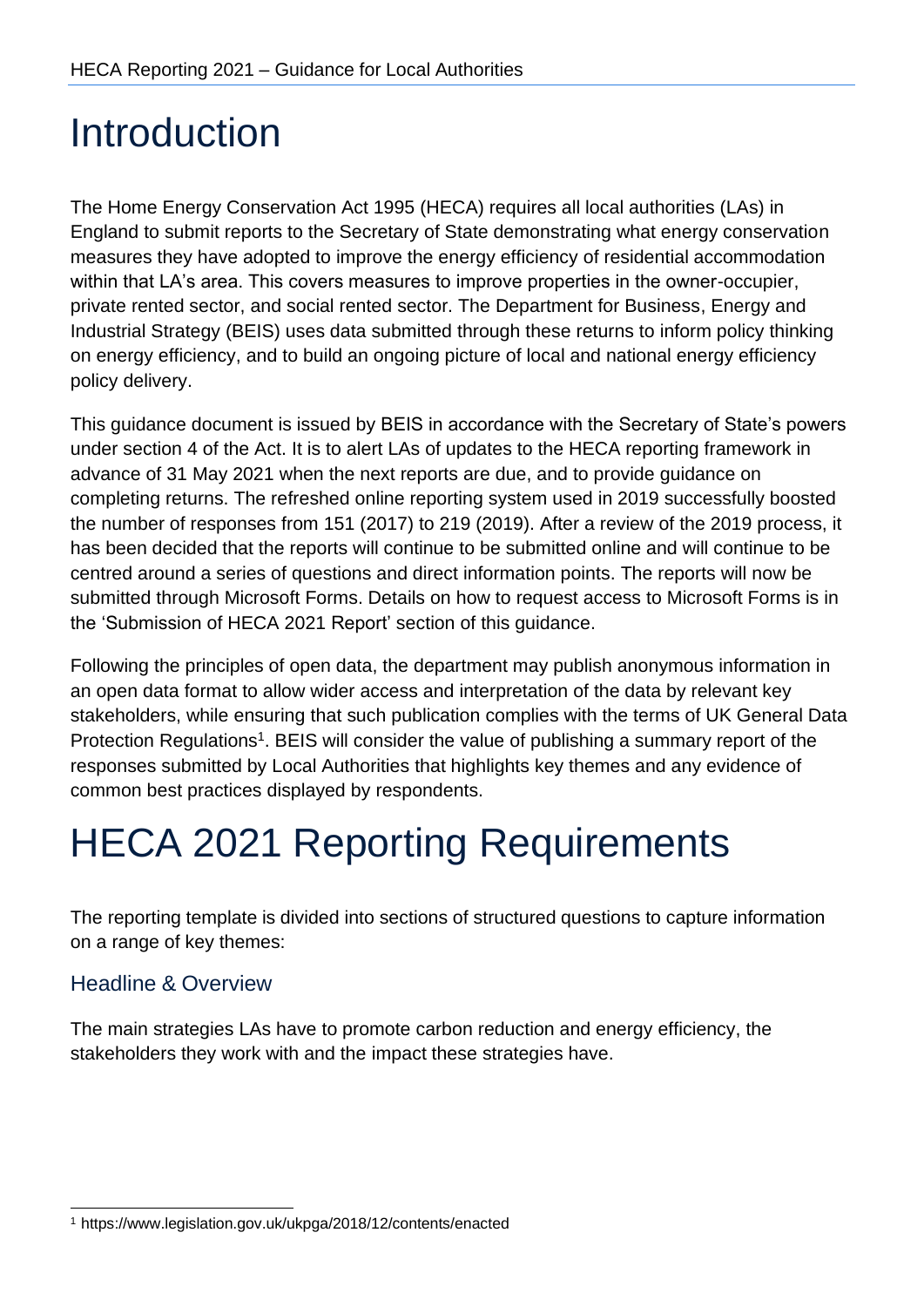#### <span id="page-4-0"></span>**Communication**

How LAs engage stakeholders (including consumers and businesses) to promote awareness of energy efficiency.

#### <span id="page-4-1"></span>Green Local Supply Chain

How LAs assess the capacity of local supply chains that support home retrofit and energy saving measures and how LAs are planning to grow this capacity.

#### <span id="page-4-2"></span>Social Housing

Measures LAs have taken to improve the energy efficiency of Social Housing.

#### <span id="page-4-3"></span>Private Rental Sector (PRS) Minimum Energy Efficiency Standards

How LAs enforce and promote awareness of the PRS Minimum Energy Efficiency Standards<sup>2</sup> that came into force in April 2018.

#### <span id="page-4-4"></span>Financial Support for Energy Efficiency

Financial programmes used by LAs to promote energy efficiency.

#### <span id="page-4-5"></span>Fuel Poverty

How LAs identify those in fuel poverty and any initiatives used to address this.

<span id="page-4-6"></span>Green Homes Grant: Local Authority Delivery

How LAs have interacted with the Green Homes Grant Local Authority Delivery scheme.

#### <span id="page-4-7"></span>The Energy Company Obligation (ECO)

How LAs are using ECO to help those in fuel poor households.

#### <span id="page-4-8"></span>Smart Metering

How LAs promote awareness and uptake of smart metering

All questions are optional but, responses to all are highly encouraged. At the end of the structured questions sections, a final free response section invites authorities to provide information on any additional activities they undertake which they feel may be of interest to Government's energy efficiency and fuel poverty teams.

<sup>2</sup> <https://www.legislation.gov.uk/ukdsi/2015/9780111128350/contents>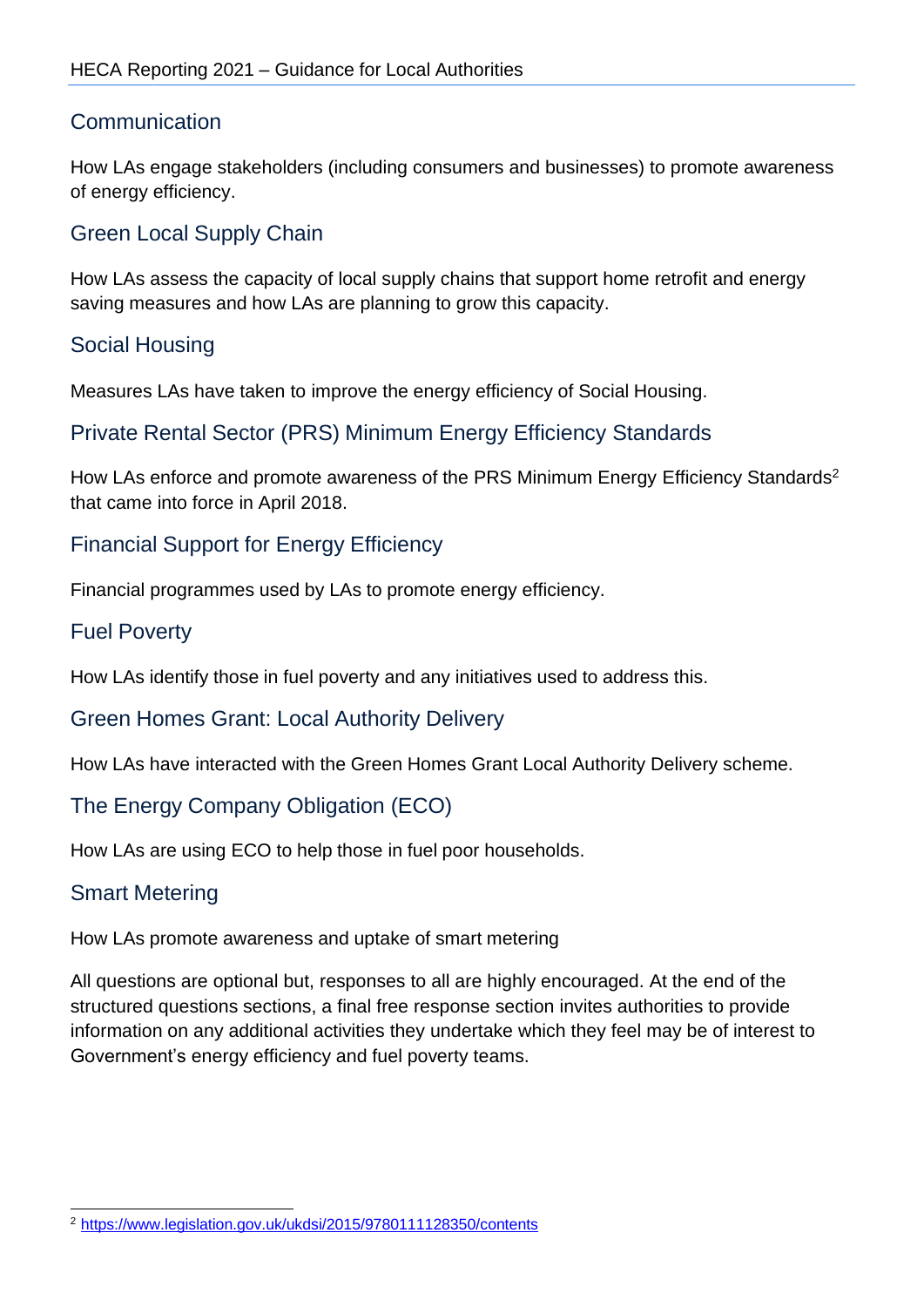### <span id="page-5-0"></span>Submission of HECA 2021 Reports

Having previously piloted the submission of reports via a digital platform, LAs will again be asked to populate their HECA Report online with materials submitted via the Microsoft Forms platform in 2021. No other reporting material or submissions will be required.

LAs will be sent a link to the Microsoft Forms survey when requested. To request the survey, the person responsible for completing the HECA report within the LA should email [HECAReport@beis.gov.uk](mailto:HECAReport@beis.gov.uk) stating their Local Authorities name and that they wish to receive a HECA 2021 report link. Microsoft Forms does not allow respondents to save their responses and return at a later date. As such, we advise that respondents use the table of questions below to formulate their responses before opening the survey.

LAs continue to be required to publish their responses, and they can do this in whichever form they wish, so long as the published report contains relevant information submitted via the digital platform. It is not necessary for LAs to publish all the information submitted via the digital platform.

BEIS will consider if this approach continues to prove effective and supports the engagement and compliance of a greater number of authorities than in previous years. BEIS will also continue to evaluate how this approach can be further improved for the 2023 reporting year.

## <span id="page-5-1"></span>HECA Report 2021 Questions

Note: All questions have a 4000-character limit (Approx. 500 words)

#### **Introductory Questions**

- Name of Local Authority Fylde Borough Council
- Type of Local Authority Borough Council
- Name, Cheryl Bennett, Principal Housing Services Officer, cheryl.bennett@fylde.gov.uk

#### **Headline and Overview**

• **Does your Local Authority have a current strategy on carbon reduction and/or energyefficiency for domestic or non-domestic properties?**

*For Fylde Council to achieve a net-zero target, it is important to understand where we are now. This means determining the amount of greenhouse gas emissions that are currently being produced from council operations and across Fylde.*

- **If yes, please provide a link** <https://new.fylde.gov.uk/business/environmental-protection/carbon-reduction/>
- **If no, are you planning to develop one**

*Climate strategy for Fylde is under development*

*Lancashire's 15 councils are collectively working on the development of the Greater Lancashire plan. The Plan will set a long-term strategic vision for economy, public*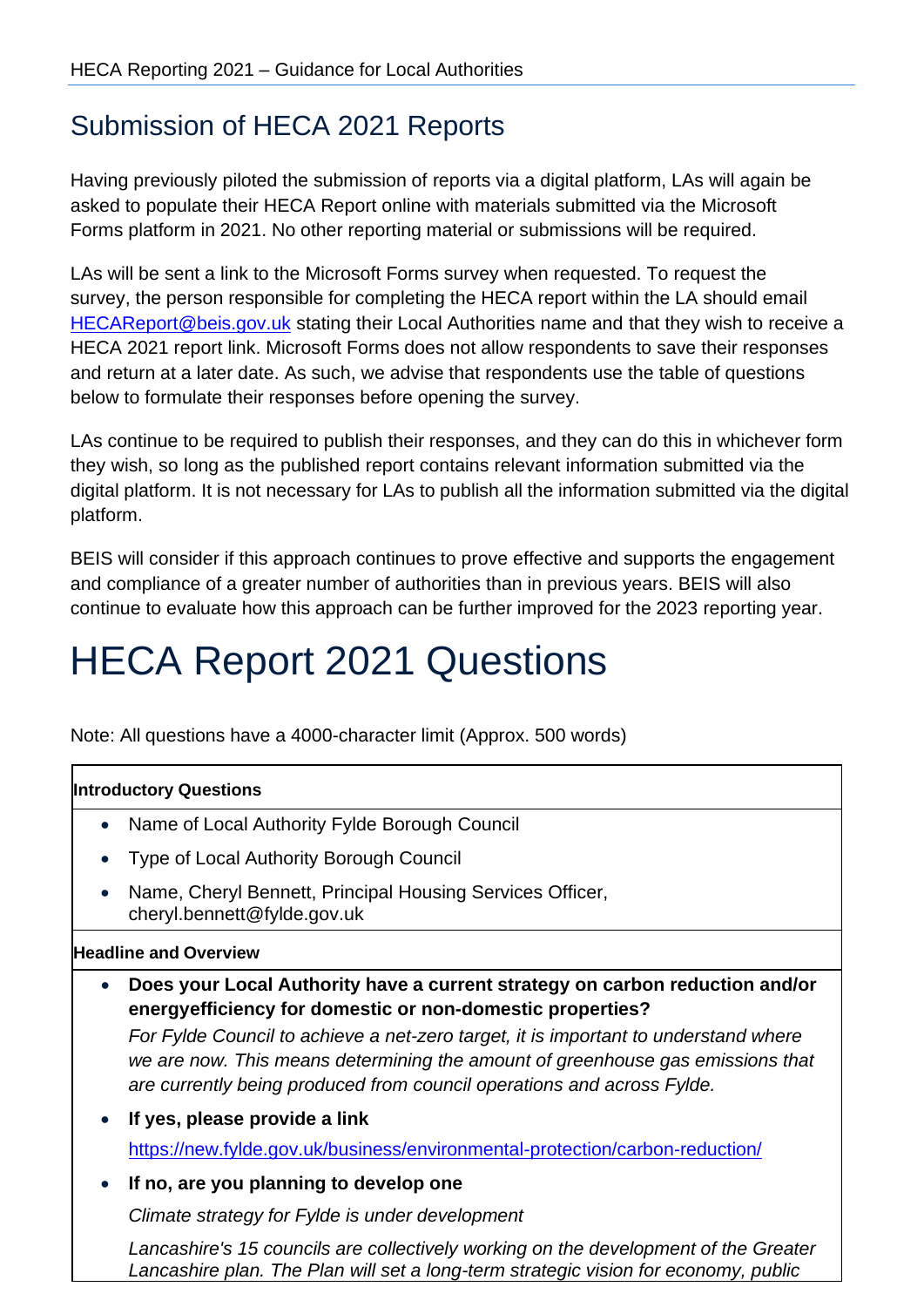*services and environment for the Lancashire Authorities and will underpin the development of a climate and decarbonisation strategy for the county.*

• **What scheme(s) is your Local Authority planning to implement in support of energysaving/carbon reduction in residential accommodation properties in the next two years?**

*Cosy Homes in Lancashire (CHiL) is a brand established by the 15 Local Authorities in Lancashire under which council backed energy efficiency schemes are delivered. A procured managing agent operates and delivers CHiL schemes on behalf of the local authorities. The following CHiL schemes are being delivered or developed for delivery during the next 2 years:*

*• Delivery of ECO and ECO-Flex for cavity wall and loft insulation, replacement boilers and first-time central heating.*

- *Warm Homes Fund – installation of first-time central heating.*
- *Warm Homes Fund – installation of first-time central heating in Park Homes.*
- *Community scheme gas connections – projects have been delivered in Blackpool, Wyre, Fylde and Chorley to date.*

*• Green Homes Grant Local Authority Delivery scheme - £12 million of funding secured under Phase 1b and Phase 2. Work is underway on preparing the application for further funding rounds.*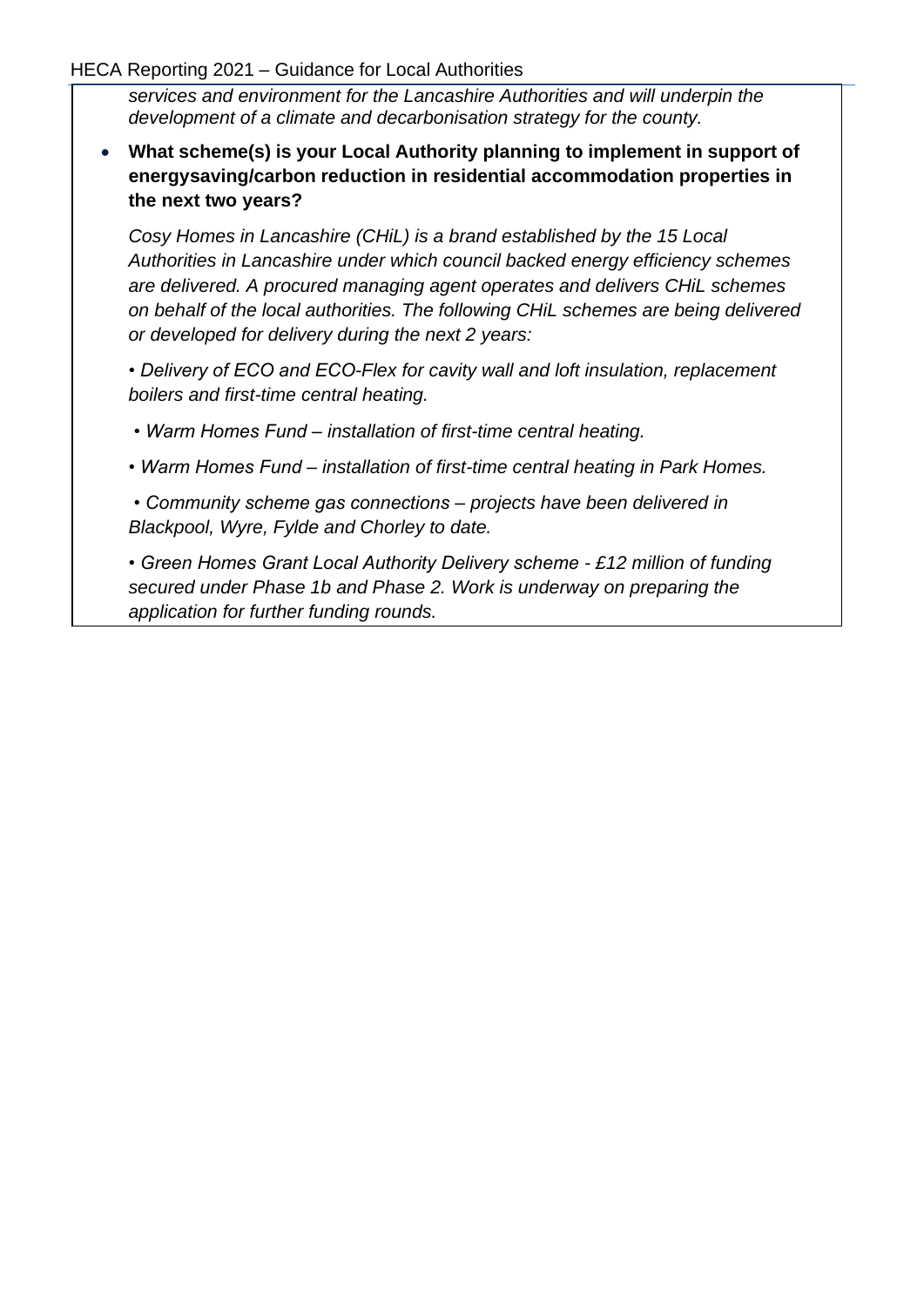• **What has been, or will be, the cost(s) of running and administering the scheme(s),such as the value of grants and other support made available, plus any other costsincurred (such as administration) as desired.**

*In 19/20 funding was transferred to CHiL from FBC as part of the Affordable Warmth Grant (AWG), this funding received from LCC was to support vulnerable households within Fylde in need of replacement boilers.*

*Over the period 2019-2021 twenty-eight boilers were replaced within Fylde. Twentythree of those were in 2019 with the remaining five replacement boilers in 2020 19/20 FBC transferred £8,000 to CHiL under the AWG plus £2,015 top up* 

*20/21 CHiL have £0.00 transferred as they are still in receipt of £8,000 AWG*

#### **What businesses, charities, third sector organisations or other stakeholders do youwork with to deliver the scheme(s)?**

*The CHiL admin hub works with local businesses to install ECO measures and engages directly with energy providers to secure funding, engaging with local stakeholders such as Home Improvement Agencies, local council grant teams, as well as Housing Standards and Environmental Health departments. CHiL also works with the following:* 

*• Affordable Warmth Solutions and National Grid to deliver Warm Homes Projects • National Energy Action (NEA). NEA is supporting the Lancashire GHG LAD application and will be delivering an element of the bid in Preston.* 

*• The Local Energy North West Hub, which has been supporting the development of the GHG LAD applications.* 

*• Local Registered Providers to develop and deliver GHG LAD projects.* 

*• We work collaboratively with Electricity North West Ltd to support their vulnerable customers with advice and measures* 

*• Connect4U is the charitable arm of CHiL set up to bring in investment to help vulnerable residents to access funds to help towards the cost of heating interventions.* 

*• As a past Ashden Award winner CHiL is a member of the Ashden Alumni network and is currently receiving professional mentoring to support and develop the Connect4U CIC to help raise its profile and bring in additional investments to further help fuel poor residents in Lancashire* 

*• Locally CHiL engages with local third sector organisations such as Citizens Advice and Age UK to link up services and cross-refer as well as with hospitals, drop-in centres, parish councils and community groups to raise awareness of CHiL schemes.*

• **What has been, or will be, the outcome of the scheme(s)? These outcomes could include energy savings, carbon savings, economic impacts such as job creation and/or increased business competitiveness or societal impacts such as alleviation offuel poverty and/or improved health outcomes etc.**

*Since the last HECA report, CHiL schemes have delivered the following across Lancashire:* 

- *565 first time central heating (WHF)*
- *112 park homes first time central heating (WHF)*
- *520 boiler swaps*
- *34 Loft insulation*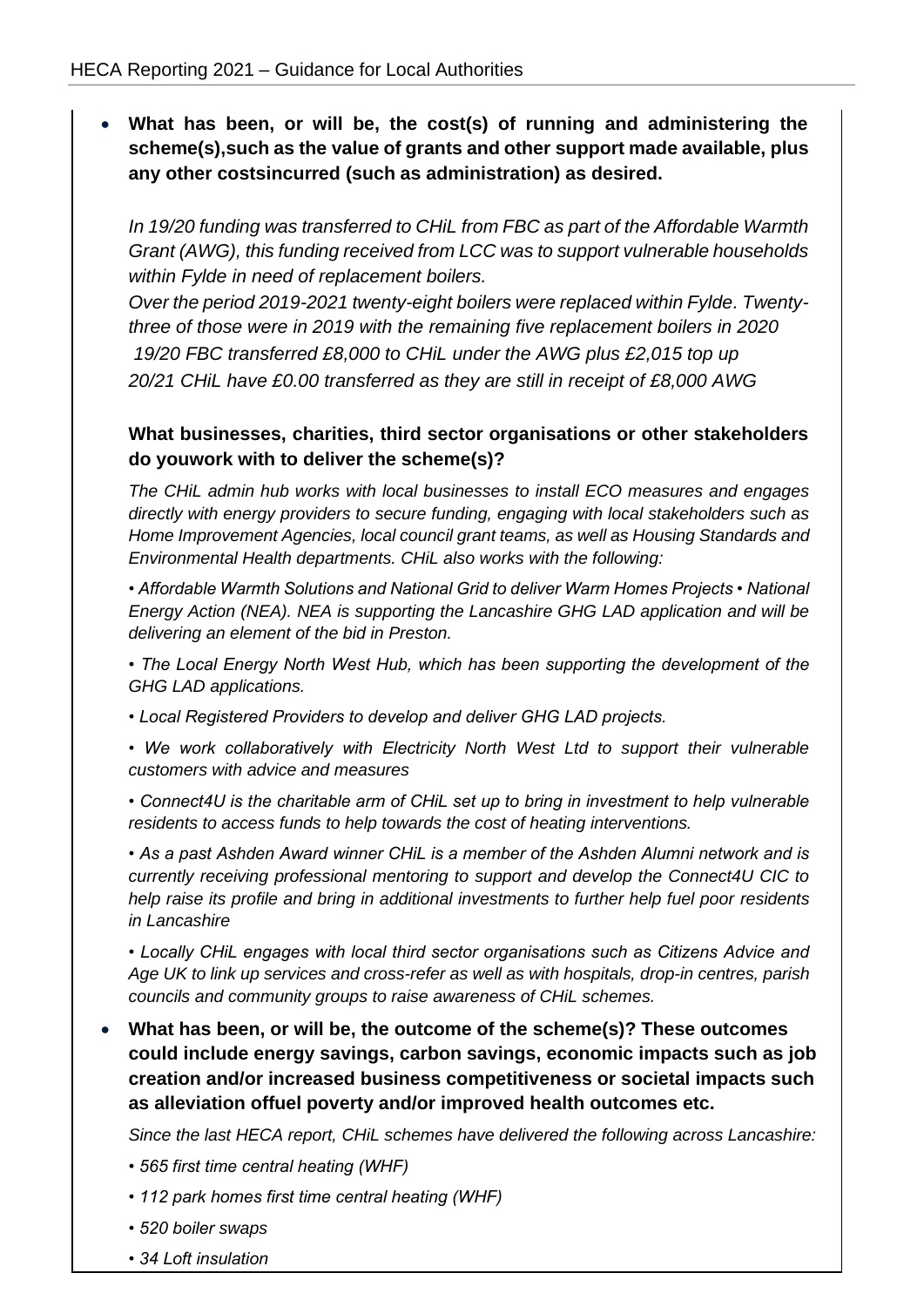*• 23 CWI* 

*Energy and carbon savings achieved varies depending on the property type and the measure installed. Using average estimates from the Energy Saving Trust, loft insulation (0- 270mm) can save an average of £161 / year on energy bills and 707 kg carbon dioxide / year (https://www.energysavingtrust.org.uk/homeinsulation/roof-and-loft ) and Cavity wall insulation can save an estimated average of £130 / year on energy bills and 570 kg carbon dioxide / year. (https://www.energysavingtrust.org.uk/home-insulation/cavity-wall )Replacement boiler savings - Installing an energy efficient boiler - Energy Saving Trust* 

*The GHG LAD phase 1b and 2 funding is anticipated to deliver renewable heating and insulation measures to approximately 1300 energy inefficient homes with a low Energy Performance Certificate (EPC) Rating. The funding will target low-income residents across Lancashire.* 

*The CHiL scheme works with local installers and suppliers in the delivery of energy efficiency schemes supporting local businesses where possible. The delivery of GHG LAD projects will bring more local suppliers onboard, supporting them to upskill and supporting the local economy.* 

*It can be difficult to track direct health impacts and savings from affordable warmth measures, however some of the personal stories and feedback received provides a narrative around the impact it can have on someone's life and wellbeing. Since July 2017 CHiL has delivered the following measures pan-Lancashire:*

*• 784 cavities – saving an estimated £101,920 on energy bills and 446,880kg CO2 per annum.* 

- *256 lofts – saving an estimated £41,216 on energy bills and 180,992 kgCO2 per annum.*
- *72 First Time Central Heating*
- *413 boiler swaps*

#### **Communications**

#### • **Does your Local Authority provide any advisory services to customers on how to save energy?**

• **If yes, please briefly outline how this is undertaken.**

*As part of the delivery of CHiL schemes, advice is provided to residents on energy efficiency, behaviour change and advice on energy bills, tariff switching, securing warm homes discount and signing up for priority services registers.*

*Council officers offer advice, signpost to support services and refer to CHiL.*

#### • **How do you communicate or encourage energy saving amongst domestic consumersand/or local businesses?**

*Residents are offered support and advice when measures are being installed. General information on energy saving and the schemes available are communicated to residents, through leaflets distributed via local charities, community events, health care providers and Local Authority service providers and the CHIL website and Facebook page. CHiL carries out targeted mailouts to advertise any specific schemes to residents.*

#### **Local Green Supply Chain**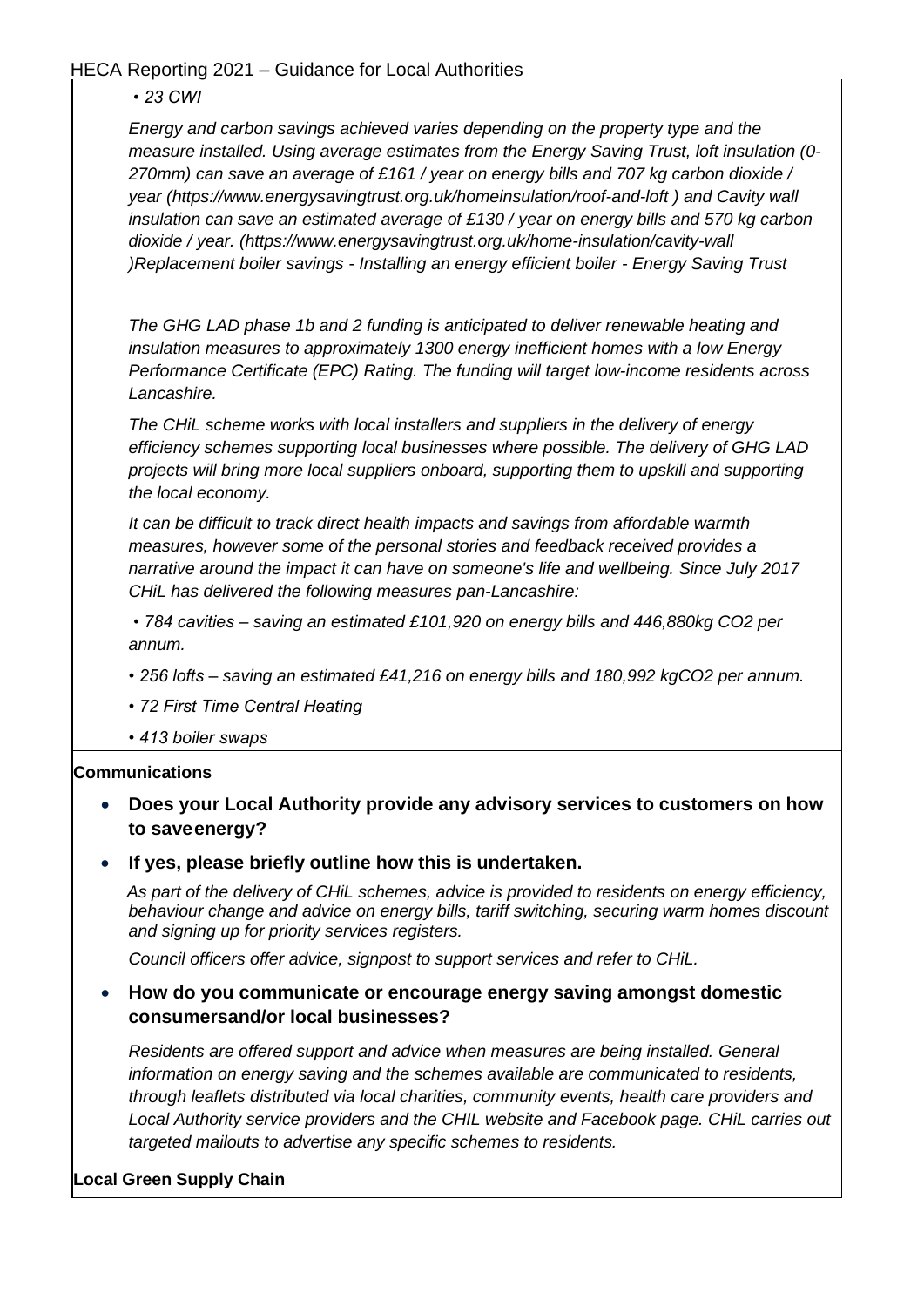• **Have you made any assessment, or undertaken any analysis of the existing capacityin your local energy efficiency retrofit supply chain to support the decarbonisation of buildings by 2050? If Yes, please summarise the outcomes.**

*The local supply chain is currently being assessed to identify a supplier framework for GHG LAD delivery and framework*

• **What actions are you taking, if any, to upskill and/or grow the local energy efficiency installer supply chain? This could include the facilitation of training, and local installernetworking opportunities.**

*The GHG LAD scheme makes provision for upskilling and supporting local installers. The policy for delivery is to use Lancashire installers (or ones bordering Lancashire). We are using the Enabling Fund to help installers gain the necessary qualifications to be able to deliver measures using the LAD funding stream. Products, wherever possible, will be manufactured in UK*

• **What actions are you taking, if any, to promote energy efficiency and the installer supply chain to consumers, and encourage households to consider energy retrofit?**

*Please see answer above about communication to residents. Specific promotional material including leaflets, referral forms, web content, social media and press releases has been developed as part of the comms plan for delivery of the GHG LAD scheme.*

• **If no action is taking place in either of these two areas, please let us know of anybarriers you have encountered.**

*For most of the districts in Lancashire the impact of austerity has reduced capacity to engage in schemes such as LAD. The CHiL collaborative and the willingness of all districts to work in partnership to deliver these schemes, has provided a workable model, allowing districts to bid for and deliver schemes, which would not have been possible on their own.*

• **How effectively is your LA able to engage (Trustmark/PAS2035/PAS2030 certified)installers?**

*See above answer*

• **Do you have any plans to develop policies or initiatives in this space over the next fiveyears as part of supporting your local decarbonisation efforts?**

*New initiatives such as the GHG LAD schemes will support decarbonisation of the domestic housing sector.*

**Social Housing**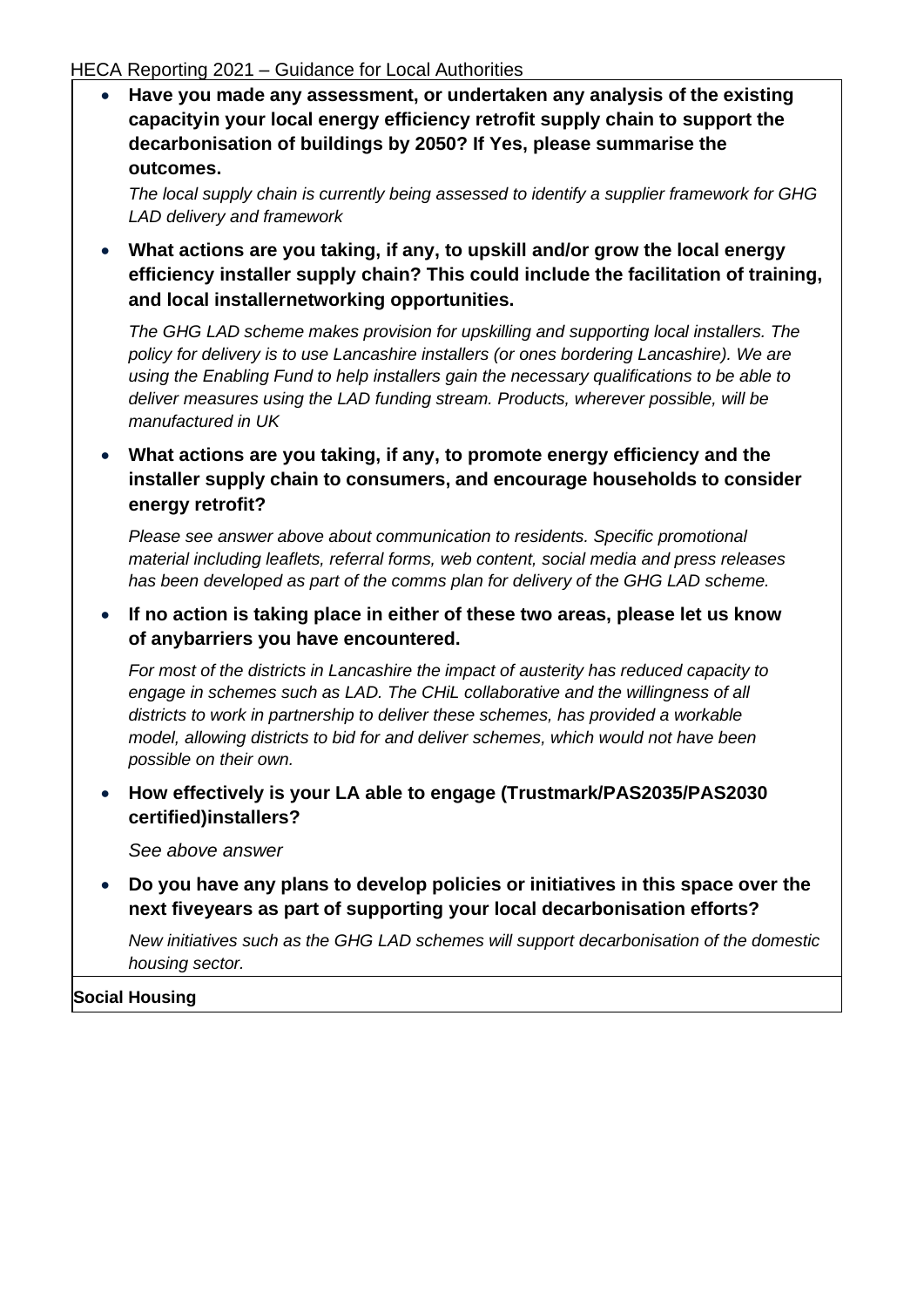- **What action, if any, has your LA taken to install energy efficiency or low carbon heat measures in social housing? Have these been installed to a satisfactory quality? Whatactions (if any) have your social housing partners taken?** *N/A*
- **Do you have easy access to the information/knowledge within your organisation thatyou would expect to need for social housing retrofit projects? (e.g. stock condition; property data; approach to procurement; alignment with existing internal maintenance/upgrade plans; tenant engagement and management plans; costings)** *N/A*
- **If no, would it be easy/difficult to obtain this information?** *N/A*
- **Have you experienced any challenges to retrofit, including during any previous government schemes you have taken part in (e.g. supply chain, funding, tenant cooperation, mixed tenure, split incentive, policy clarity, etc)? Please provide somedetail. Have social housing partners reported any challenges to retrofit?** *N/A*
- **How does your LA currently/how will your LA in future plan to go about identifyingsuitable housing stock and measures for retrofit? How do social housing partnersidentify suitable stock? By the same measures or via a different method?**

*N/A*

**What considerations would make you more or less likely to apply for governmentfunding? If known, what is the opinion of your social housing partners?**

*N/A*

- **To what extent are social housing tenants willing or unwilling to undergo retrofit, and what are the barriers and facilitators to their participation? If known, is this the same opinion across all social housing tenants or is it different with HA and ALMO tenants?** *N/A*
- **Does the approach to retrofit change for leaseholders in mixed tenure blocks? What encourages them to co-operate?** *N/A*

**Domestic Private Rented Sector (PRS) Minimum Energy Efficiency Standards**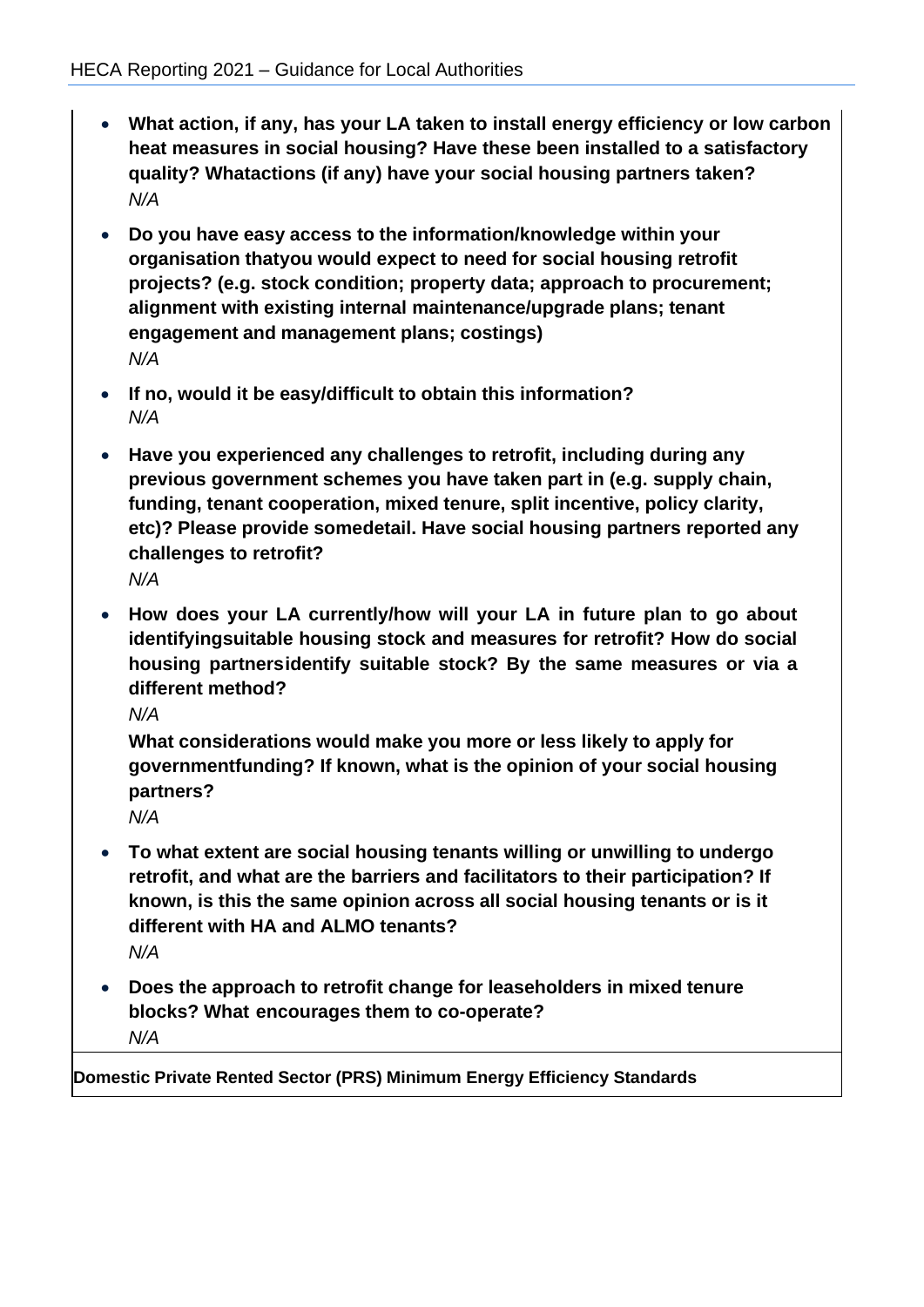- **Is your authority aware of the PRS Minimum Efficiency Standards regulationsrequiring private rentals in England and Wales to meet a minimum energy performance rating of EPC Band E as of April 2020, unless a valid exemptionapplies?** *Yes*
- **Which team within your authority is responsible for, leading on enforcement of thePRS minimum standard? the contact details of the person leadingthis team.**

Main contacts are:

*Kirstine Riding, Housing Services Manager, [kirstine.riding@fylde.gov.uk](mailto:kirstine.riding@fylde.gov.uk)*

*Cheryl Bennett, Principal housing services officer, [cheryl.bennett@fylde.gov.uk](mailto:cheryl.bennett@fylde.gov.uk)*

• **What method or methods does your authority use to communicate with landlords and tenants about the standards and other related issues?**

*Information is on the council website, occasional landlord forum meetings and occasional mailshot/emails to landlords.*

 *The private sector housing team when they encounter excess cold under HHSRS, they have details of the legislation on their repair schedules, along with directing the landlord to those schemes which will help them bring their property up to the correct EPC rating. Rented properties within the selective licensing Areas are required to conform to the minimum rating although the same obstacles to EPC conformity apply as stated above.*

*In all cases Landlords are given details of the CHiL scheme.*

• **What barriers, if any, does your local authority face enforcing these regulations (e.g. identifying non-compliant properties/landlords, budgeting/resourcing, any legalissues)?**

*Enforcement activity around these regulations is currently limited and differs between local authorities. There are practical challenges in identifying noncompliant properties, contacting landlords and resourcing the activities. The complicated system of exemptions discourages use of these regulations and there is other legislation available to make energy improvements that local authority officers are more familiar with in the Housing Health and Safety Rating System. Over the last year, staff and resources have been redirected towards urgent work and responding to the pandemic***.**

• **Do you directly target landlords of EPC F and G rated properties to enforce theseregulations? If yes, how? If no, please explain.**

*We intend on carrying out proactive inspections on houses of multiple occupation (HMO) as these properties house some of our most vulnerable tenants. Fuel poverty in HMOs is a major concern and will be a primary focus when carrying out HHSRS inspections. We will also respond to complaints from tenants, and where appropriate will use the MEES regulations if this is considered the best enforcement option.*

**Financial Support for Energy Efficiency**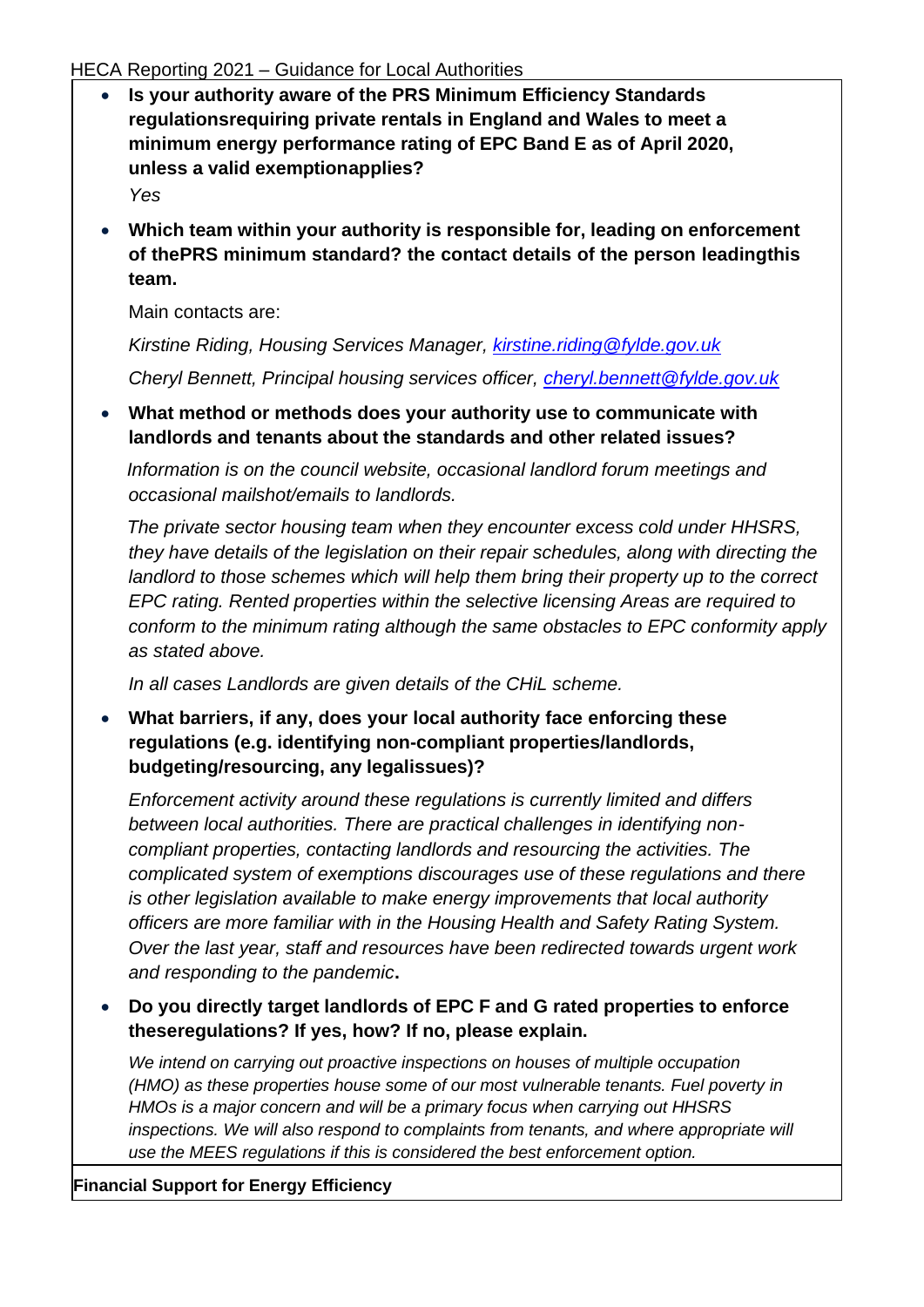**Where possible, please set out your answers to the following questions by tenure (owneroccupied, privately rented, or social housing).**

• **What financial programmes, if any, do you have to promote domestic energy efficiencyor energy saving? If applicable please outline the budget (and % of the budget that is used), where such funding is sourced and where it is targeted.**

*Please see earlier answer on funding secured to promote and deliver energy schemes*

• **What future investment for energy efficiency or low carbon heat measures do youhave planned, and when are these investments planned for?**

*See previous answer on GHG LAD schemes in development* 

#### **Fuel Poverty**

• **Does your Local Authority have a Fuel Poverty Strategy?**

*The council doesn't have a fuel poverty strategy, however addressing fuel poverty is a priority outlined in key Health and Wellbeing reports. The current Report of the Lancashire Director of Public Health and Wellbeing identifies fuel poverty as a measure of inequality where Lancashire is significantly worse than the national average. The report sets out a commitment to tackle health inequalities in Lancashire. Fuel poverty is also a key consideration with the Climate Change Strategy and Action Plan 2030.*

• **What steps have you taken to identify residents/properties in fuel poverty? What blockers, if any, have there been in identifying households in fuel poverty?**

*CHiL works with local stakeholders such as Home Improvement Agencies, Citizens Advice and Age UK to identify vulnerable residents, link up services and cross-refer. We promote schemes and the measures available to frontline health and social care staff, ensuring the most vulnerable are targeted and link up with other council support services such as Disabled Facilities Grants.* 

*We work with Electricity North West to support their customers that are identified as vulnerable and listed on the Priority Services Register. CHiL targets areas of high fuel poverty by holding community events, such as the 'heat and eat' events held during 2018. Properties that are known to require measures that we have funding for are targeted with mailouts and leaflet drops.* 

*Properties with low EPC's and in areas of deprivation and fuel poverty are being targeted for measures, including those offgas communities..* 

*The work over the last year to respond to the impact of the covid pandemic on our residents, particularly those vulnerable, has helped identified those that need additional support, this work is ongoing through the district community hubs and support networks established.* 

#### • **How does fuel poverty interlink with your local authority's overall Carbon ReductionStrategy?**

Yes, our key actions to address fuel poverty by improving the energy efficiency of *properties through the installation of energy saving and renewable heating solutions together with advice on reducing energy usage are key actions to reduce carbon emissions from the domestic sector*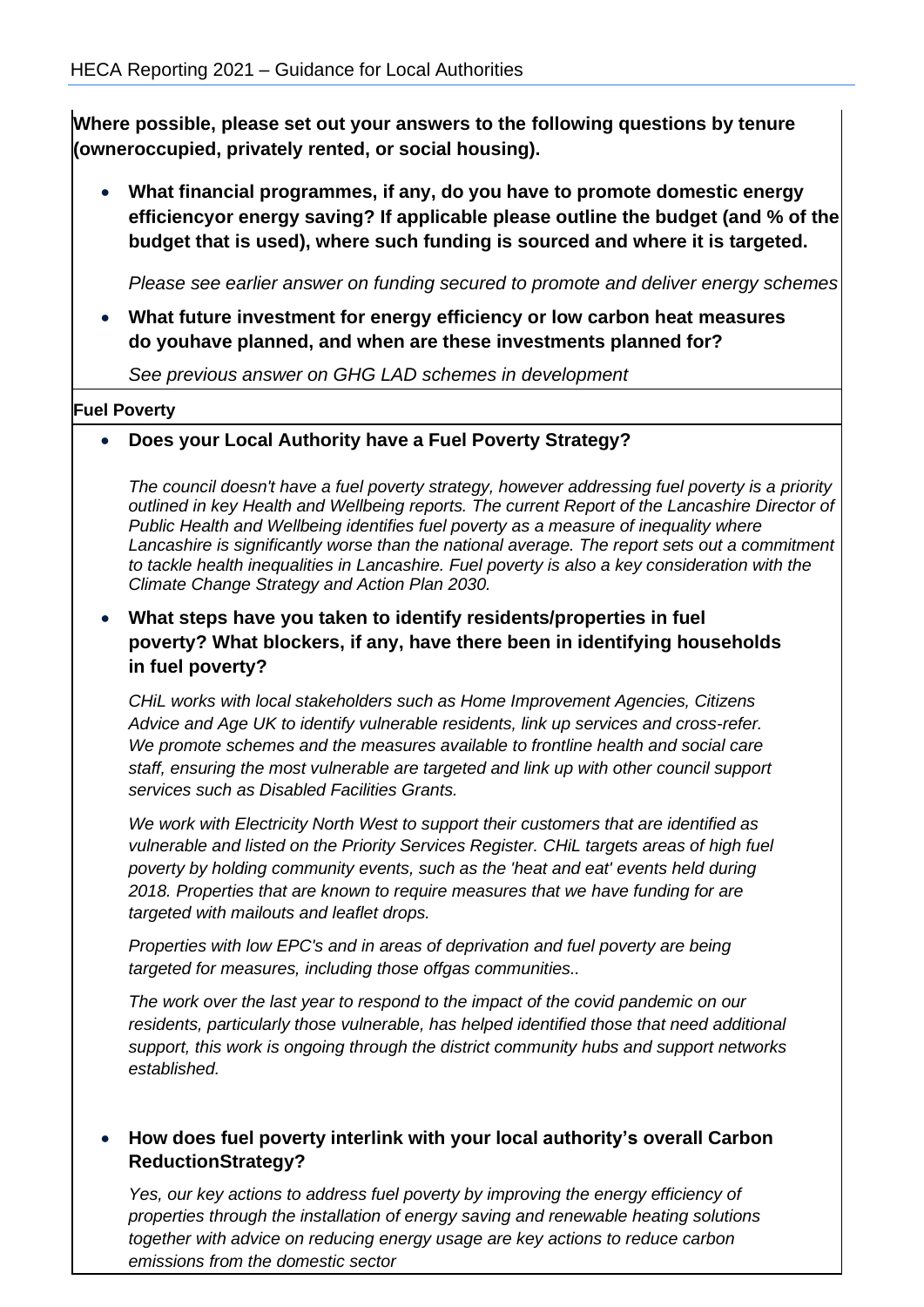• **Please highlight any fuel poverty issues specific to your area.**

*Properties with low EPC's and areas of deprivation and fuel poverty, including those offgas communities such as residential parks in more rural areas. PRS property being targeted for inspections in January of 2022 will highlight any further fuel poverty issues in the area that we may not be currently aware of.*

• **What measures or initiatives have you taken to promote fuel cost reduction for thosein fuel poverty? Include information on partnerships with local businesses or energy providers you have.**

*Please see previous answers on schemes and partnerships in place to promote energy saving measures and advice to those in fuel poverty.*

#### **Green Homes Grant Local Authority Delivery**

**Of the £2bn Green Homes Grant scheme introduced in summer 2020, £500m was assignedfor Local Authority Delivery (LAD). LAD enables Local Authorities to bid for grant funding to support low income households in their area with energy efficiency and low carbon heating upgrades. £200m was made available through Local Authority grant competitions in 2020, known as phases 1A and 1B and £300m was allocated under Phase 2 between the five regional Local Energy Hubs.**

#### • **Has your Local Authority Participated in GHG: LAD?**

If no, please indicate what barriers prevented you from participation in thescheme.

*Not a stock holding local authority and insufficient data on PRS stock*

• Would your Local Authority be in a position to manage the delivery of upgrades through a scheme such as LAD in 2022?

If yes, please indicate the anticipated number of homes that could be upgradedper year. *HMO inspection programme commencing in Jan 2022 of all PRS stock in Fylde will determine engagement in upgrades through LAD during 2022*

**The Energy Company Obligation (ECO)**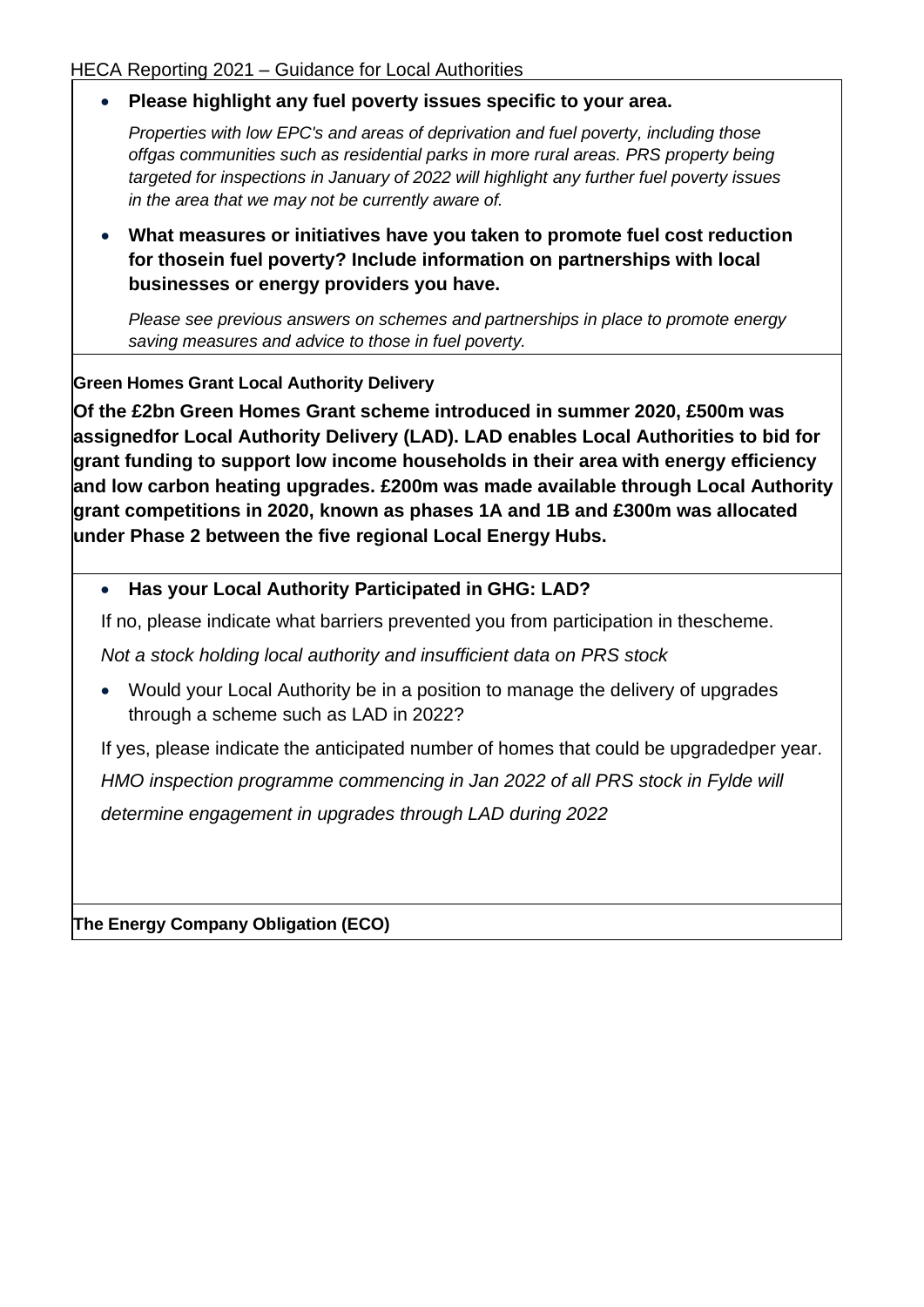**The Energy Company Obligation (ECO) is an obligation on energy suppliers aimed at helpinghouseholds cut their energy bills and reduce carbon emissions by installing energy saving measures. Following the Spring 2018 consultation, the Government set out in its response that ECO3 will fully focus on Affordable Warmth – low income, vulnerable and fuel poor households.**

**The ECO "Local Authority flexible eligibility" (LA Flex) programme allows LAs to make declarations determining that certain households in fuel poverty or with occupants on low incomes and vulnerable to the effects of cold homes, are referred to ECO obligated suppliersfor support under the Affordable Warmth element of ECO.**

**LAs involved in the LA Flex programme are required to issue a Statement of Intent that theyare going to identify households as eligible, and the criteria they are going to use; and a declaration that the LA has been consulted on the installation of measures in a home.**

• **Has your local authority published a Statement of Intent (SoI) for ECO flexibilityeligibility? (Y/N)**

[https://new.fylde.gov.uk/wp-content/uploads/2020/03/CHiL-Statement-of-](https://new.fylde.gov.uk/wp-content/uploads/2020/03/CHiL-Statement-of-Intent-V8-28-01-2020.pdf)[Intent-V8-28-01-2020.pdf](https://new.fylde.gov.uk/wp-content/uploads/2020/03/CHiL-Statement-of-Intent-V8-28-01-2020.pdf)

Please answer the following questions to help us to understand LA Flex delivery in more detail:

• How many declarations were issued for low-income vulnerable households

12

• How many declarations were issued for Fuel Poor households

12

• How many declarations were issued for in-fill?

0

- What is the highest income cap published in your SoI? £30,000
- If you have used an income over £30k gross, what reason have you given N/A
- Do you charge for declarations to be signed? If so, please state how much? No

**Smart Metering**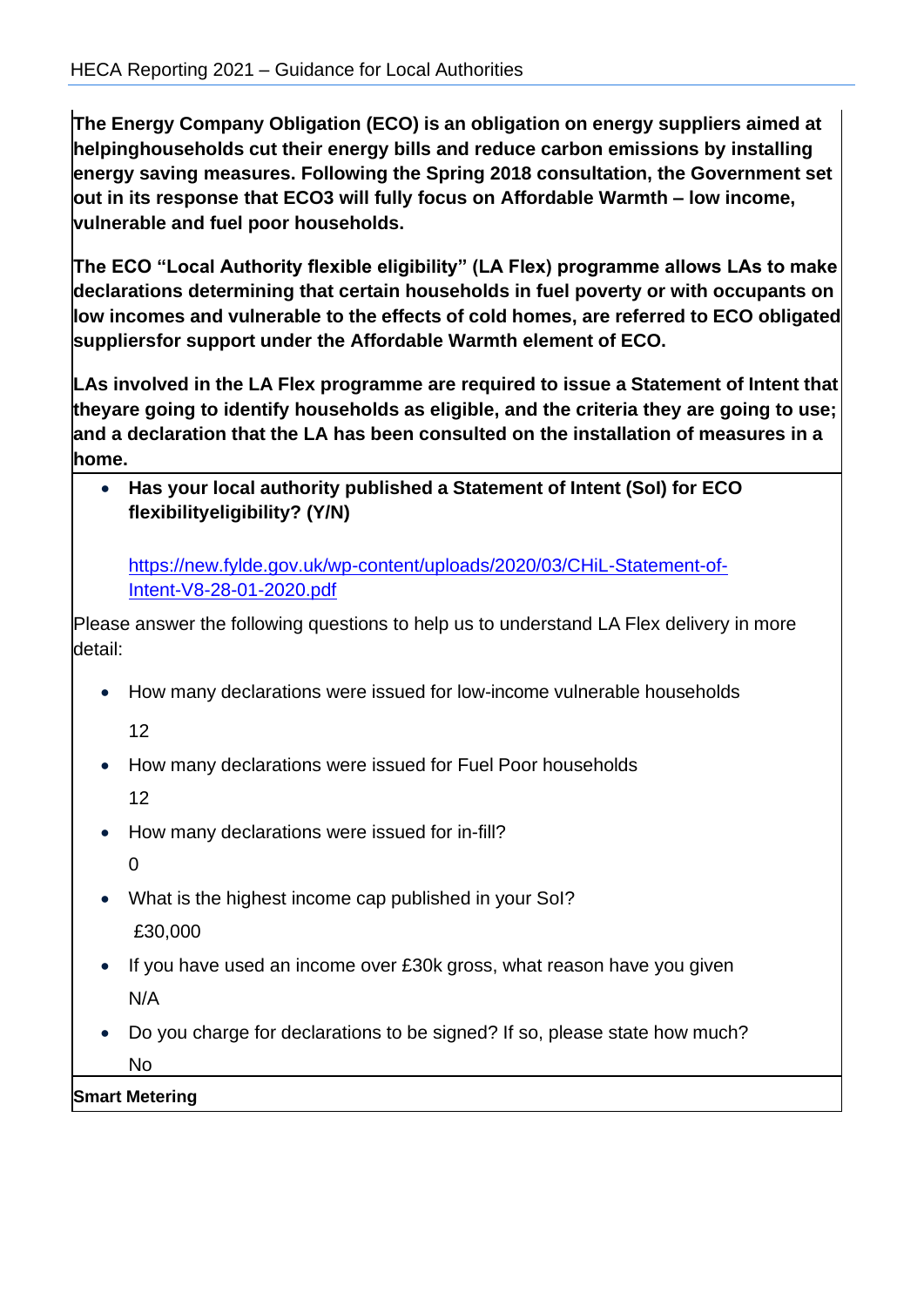- Please provide a brief statement outlining your current or planned approach to promote smart meter take up and supporting residents to achieve benefits.
- Please provide further information on activities relating to smart metering, including but not limited to:
	- a. Integrating approaches to delivering energy efficiency improvements in residential accommodation

No

b. Arranging for smart meters to be installed by energy suppliers in vacant social housing premises

No

- c. Using social landlords to promote smart meter uptake No
- d. Including smart meters in landlord licensing schemes

No

- e. Supporting residents who have had appliances condemned for safety reasons No
- f. Other supporting activities

Nothing to add for these questions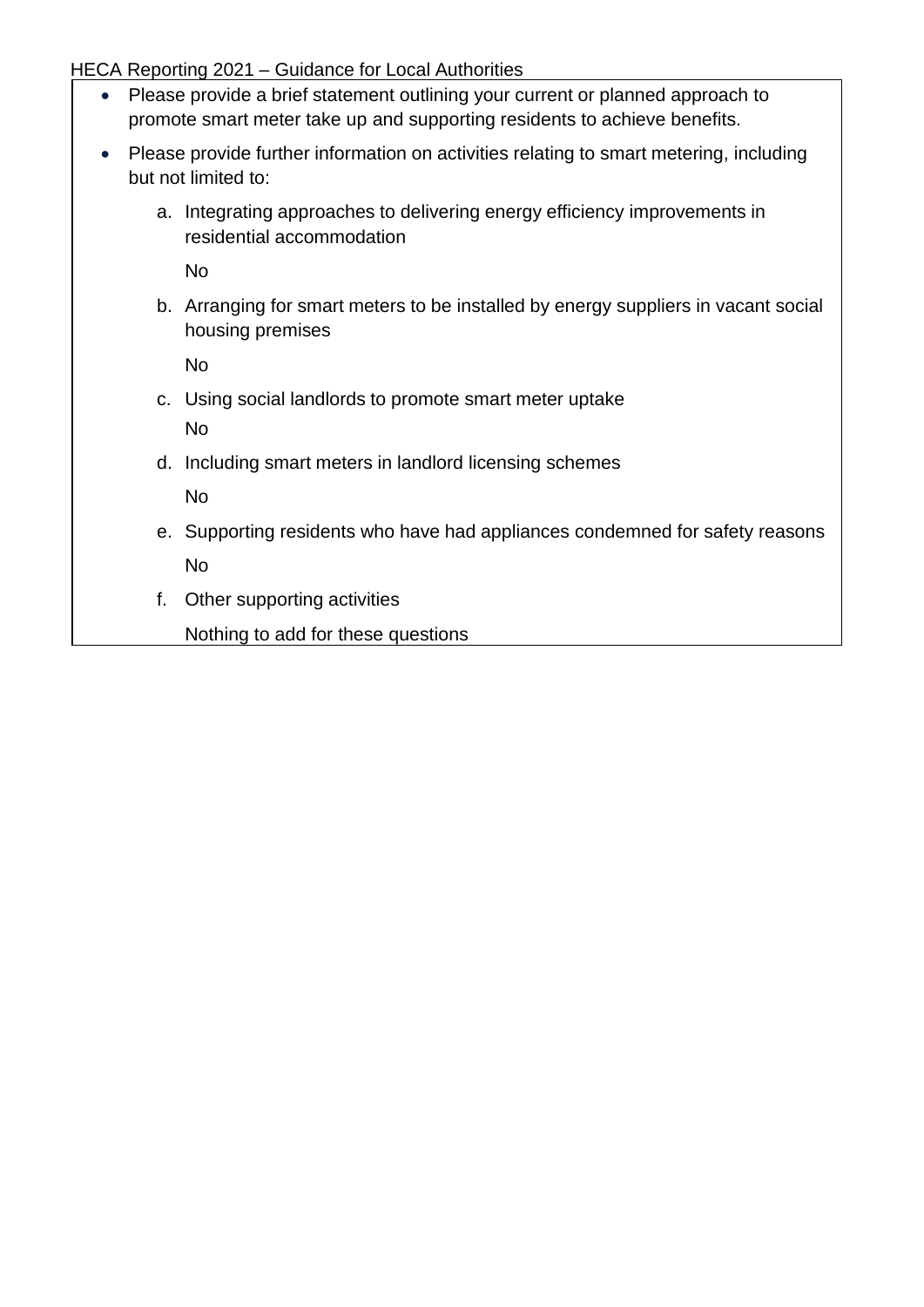#### **Future Schemes and Wider Incentives**

• Please outline any further schemes or wider initiatives not covered above that your local authority has carried out or is planning to undertake to improve energy efficiency in residential accommodation.

*As part of the HMO inspection programme, we will be paying attention to properties that may benefit from grants for boilers, insulation etc. A programme such as this has not been conducted before and it is unsure what we will learn about the PRS. Our aim is clear, and we intend on focusing on fuel poverty. We want to advise tenants how to manage affordable heating and energy consumption, especially in HMOs where tariffs for energy are usually set by the landlord and tenants find it difficult to change supplier.*